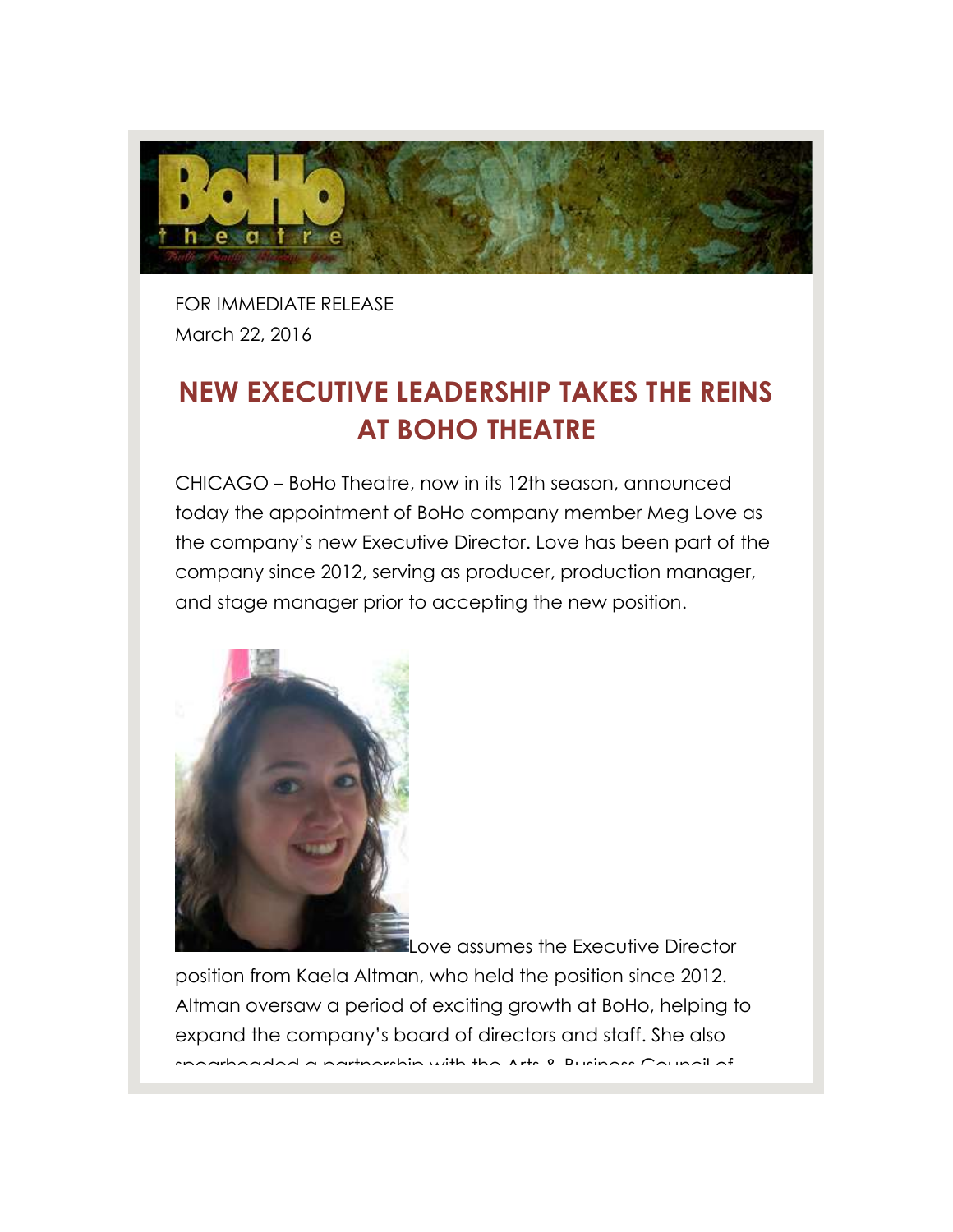Chicago resulting in a multi-faceted five-year strategic plan. Under her executive leadership, the company produced such hits as PYGMALION (co-produced with Stage Left Theatre), HAUPTMANN, VERONICA'S ROOM, PARADE, ORDINARY DAYS, and DOGFIGHT, and was recognized with 26 Jeff Award nominations. Altman will remain a company member with BoHo.

"Kaela's contributions to this company over the past several years have been, in short, remarkable," Artistic Director Peter Sullivan says. "She has worked tirelessly to promote company growth through fundraising and personnel, and has continually nurtured a safe and collaborative creative atmosphere. I am proud and honored to have worked alongside her."

"Kaela is leaving some very large shoes to fill," Love confides. "And while I am both extremely excited and a bit scared to assume this incredibly important position, I know that I will succeed. I am inheriting a very healthy company. She has fostered an active board of passionate individuals, she has molded an organized company and a near-seamless production process, and we are the most financially stable we have ever been as an organization."

Over the years, Altman and Love have worked closely together at BoHo. "Meg has technically been a part of the BoHo family longer than Peter Sullivan and I combined," Altman says. "Her institutional knowledge as well as her stage management expertise will be an asset as BoHo works to advance into the future. She knows what's worked and what hasn't, and she carries within her a strong representation of the founding mission and vision."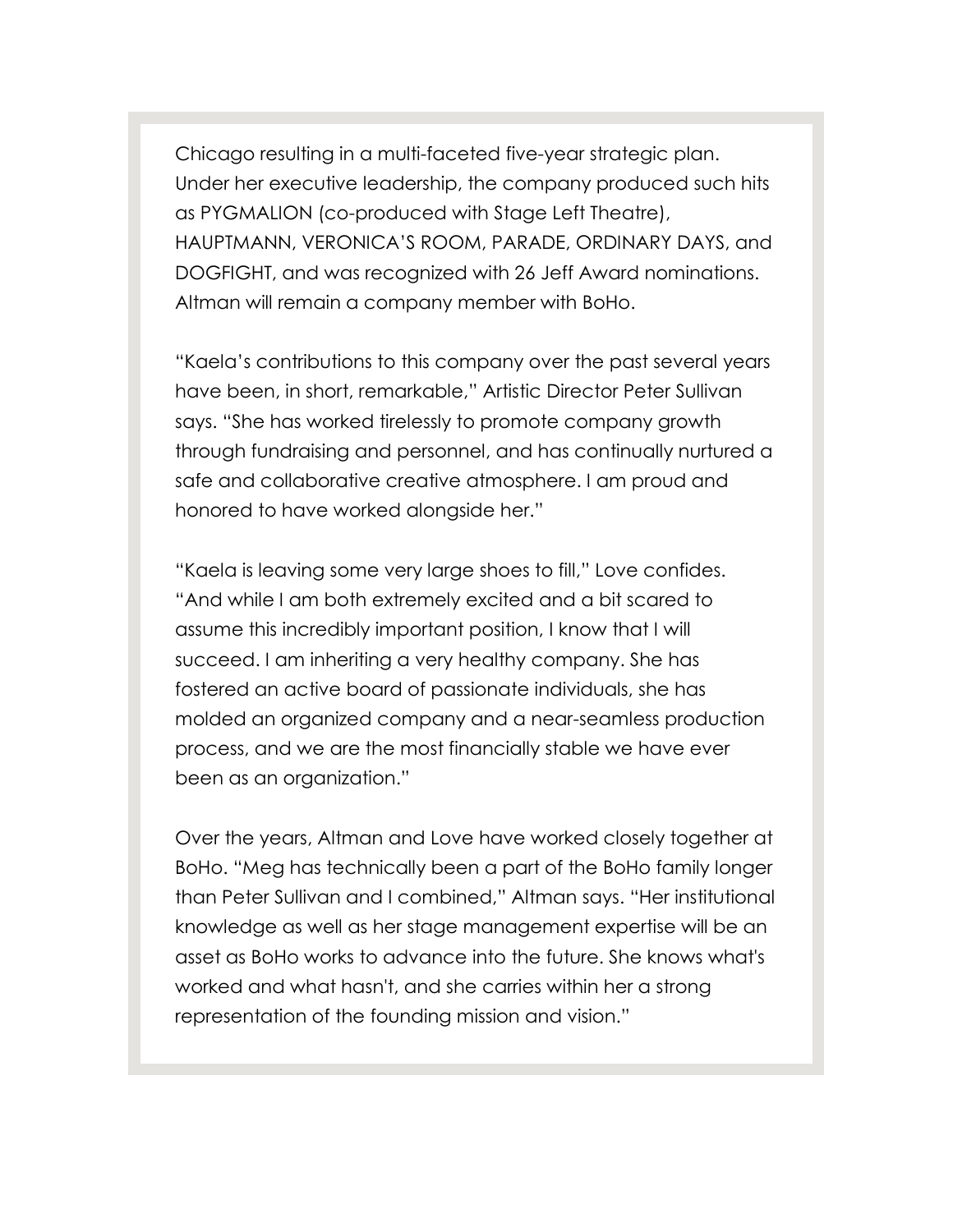"Meg brings an immense amount of knowledge, talent, patience and drive to help continue our forward momentum," Sullivan says. "I have yet to meet someone that isn't a fan of her both personally and professionally, and I am excited to take the next step in growth with her as Executive Director."

Meg Love has worked with BoHo for a total of eight years, including four years as a company member. She holds a Bachelor of Fine Arts degree with an emphasis in Stage Management from the Conservatory of Theatre Arts at Webster University. Before coming to BoHo, she was the Production Stage Manager at the Okoboji Summer Theatre for four years and worked with The Old Globe in San Diego on the Broadway-bound production of CHITA RIVERA: A DANCER'S LIFE. She has also worked with the Repertory Theatre of St. Louis as Production Assistant and Season Planning Associate, as well as stage managing for the Chicago Gay Men's Chorus and Noble Fool Theatricals.

BoHo Theatre's 2016 season continues with Sarah Ruhl's EURYDICE, directed by company member Charles Riffenburg, opening at the Heartland Studio May 12th, and NEXT TO NORMAL, directed by Theatre at the Center Artistic Director Linda Fortunato, opening at Theater Wit August 20th.

## # # #

BoHo Theatre's mission is to create bold theatre that challenges convention through innovative storytelling and unites artist and audience in the examination of Truth, Beauty, Freedom and Love through the lens of human relationships. Its vision is to create a shared community of artists and patrons in which all members are moved through art to make thoughtful, well-examined, caring